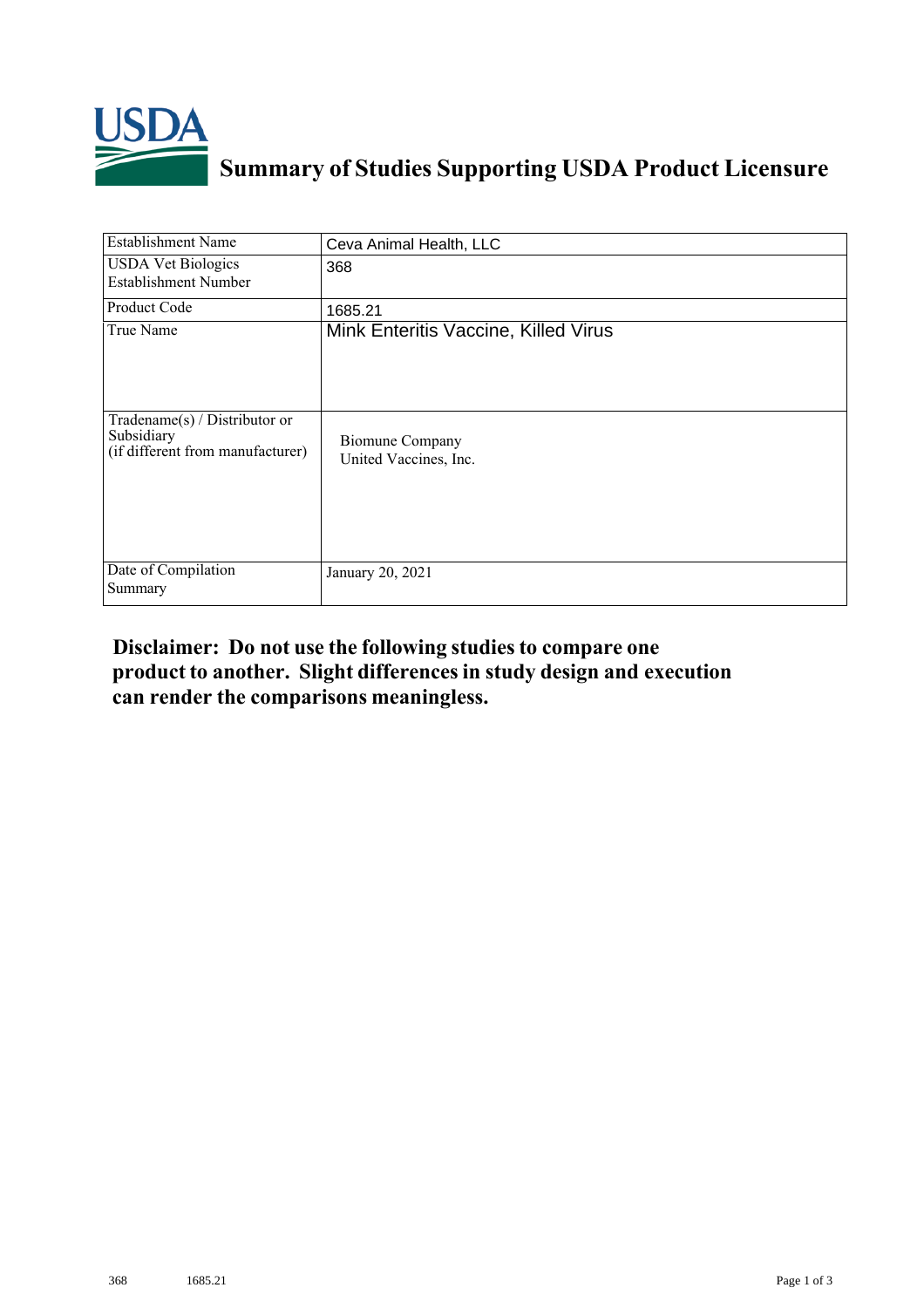| <b>Study Type</b>              | Efficacy                                                                                                                                                                                      |
|--------------------------------|-----------------------------------------------------------------------------------------------------------------------------------------------------------------------------------------------|
| <b>Pertaining to</b>           | Mink Enteritis Virus Type 1                                                                                                                                                                   |
|                                | Mink Enteritis Virus Type 2                                                                                                                                                                   |
| <b>Study Purpose</b>           | To demonstrate efficacy against virus enteritis, types 1 and 2                                                                                                                                |
| <b>Product Administration</b>  |                                                                                                                                                                                               |
| <b>Study Animals</b>           | Ferret                                                                                                                                                                                        |
| <b>Challenge Description</b>   |                                                                                                                                                                                               |
| <b>Interval observed after</b> |                                                                                                                                                                                               |
| challenge                      |                                                                                                                                                                                               |
| <b>Results</b>                 | Study data were evaluated by USDA-APHIS prior to product<br>licensure and met regulatory standards for acceptance at the time<br>of submission. Study data, however, are no longer available. |
| <b>USDA Approval Date</b>      | 07 June 1989                                                                                                                                                                                  |